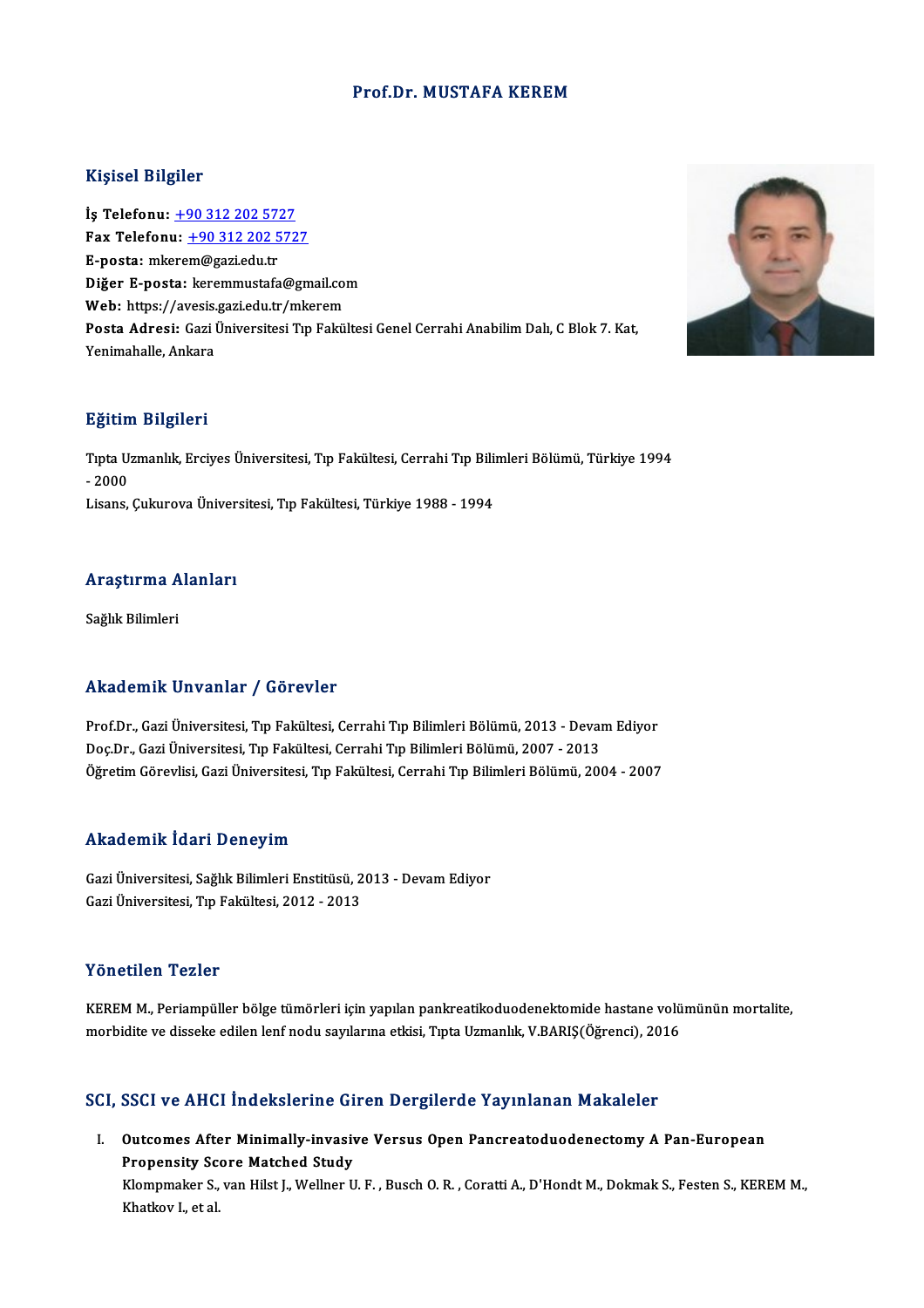ANNALS OF SURGERY, cilt.271, sa.2, ss.356-363, 2020 (SCI İndekslerine Giren Dergi)

- II. Intra-Operative Frozen Section Histology of the Pancreatic Resection Margins and Clinical Outcome of Patients with Adenocarcinoma of the Head of the Pancreas Undergoing Pancreaticoduodenectomy DİKMEN K., KEREM M., BOSTANCI H., ŞAREM., EKİNCİÖ. of Patients with Adenocarcinoma of the Head of the Pancreas Undergoing Pan<br>DİKMEN K., KEREM M., BOSTANCI H., ŞARE M., EKİNCİ Ö.<br>MEDICAL SCIENCE MONITOR, cilt.24, ss.4905-4913, 2018 (SCI İndekslerine Giren Dergi)<br>Extromaly
- III. Extremely high level of CA 19-9 in a patient with metastatic pancreatic cancer: Second highest level of CA 19-9 in literature MEDICAL SCIENCE MONITO<br>Extremely high level of<br>of CA 19-9 in literature<br>Kirilarelaneglu M.C. Givel

Kizilarslanoglu M. C., Civelek R., Kilic M. K., KEREM M., Gunaydin Y., Ulger S. JOURNALOFBUON, cilt.19, sa.2, ss.583-584,2014 (SCI İndekslerineGirenDergi)

- IV. Primary Squamous Cell Carcinoma of the Stomach: A Case Report JOURNAL OF BUON, cilt.19, sa.2, ss.583-584, 2014 (SCI İndekslerine Giren Dergi)<br>Primary Squamous Cell Carcinoma of the Stomach: A Case Report<br>Tonyali O., Benekli M., KARAKAN T., KEREM M., DURSUN A., Coskun U., Buyukberber UHOD-ULUSLARARASI HEMATOLOJI-ONKOLOJI DERGISI, cilt.24, sa.3, ss.219-220, 2014 (SCI İndekslerine Giren<br>Dergi) Tonyali<br>UHOD-<br>Dergi)<br>PRAP UHOD-ULUSLARARASI HEMATOLOJI-ONKOLOJI DERGISI, cilt.24, sa.3, ss.219-220, 2014 (SCI İndekslerine Giren<br>Dergi)<br>V. PPAR-alpha agonist treatment increases trefoil factor family-3 expression and attenuates apoptosis<br>in the liv
- Dergi)<br>PPAR-alpha agonist treatment increases tr<br>in the liver tissue of bile duct-ligated rats<br>KARAKAN T. KEREM M. CINDOPUK M. Engin D PPAR-alpha agonist treatment increases trefoil factor fam<br>in the liver tissue of bile duct-ligated rats<br>KARAKAN T., KEREM M., CİNDORUK M., Engin D., Alper M., Akin O.<br>TURKISH JOURNAL OF CASTROENTEROLOCY silt 24, 89,2, 89,1 in the liver tissue of bile duct-ligated rats<br>KARAKAN T., KEREM M., CİNDORUK M., Engin D., Alper M., Akin O.<br>TURKISH JOURNAL OF GASTROENTEROLOGY, cilt.24, sa.2, ss.134-140, 2013 (SCI İndekslerine Giren Dergi)<br>Comparison of
- KARAKAN T., KEREM M., CINDORUK M., Engin D., Alper M., Akin O.<br>TURKISH JOURNAL OF GASTROENTEROLOGY, cilt.24, sa.2, ss.134-140, 2013 (SCI Indekslerine Giren Dergi)<br>VI. Comparison of the protective effects of desflurane and TURKISH JOURNAL OF GASTROENTERO<br>Comparison of the protective effec<br>ischemia-reperfusion injury model<br>Tune A.T. Demirel C.B. (INAL Y. Berm Comparison of the protective effects of desflurane and propofol anesthesia in rats: a<br>ischemia-reperfusion injury model<br>Tuna A.T., Demirel C.B., ÜNAL Y., Bayraktar A.C., Yilmazer D., KAVUTÇU M., Alper M., KEREM M.<br>TURKISH ischemia-reperfusion injury model<br>Tuna A. T. , Demirel C. B. , ÜNAL Y., Bayraktar A. C. , Yilmazer D., KAVUTÇU M., Alper M., KEREM M.<br>TURKISH JOURNAL OF MEDICAL SCIENCES, cilt.43, sa.4, ss.592-598, 2013 (SCI İndekslerine G
- Tuna A. T., Demirel C. B., ÜNAL Y., Bayraktar A. C., Yilmazer D., KAVUTÇU M., Al<br>TURKISH JOURNAL OF MEDICAL SCIENCES, cilt.43, sa.4, ss.592-598, 2013 (SCI İ:<br>VII. Hepatotoxicity associated with lapatinib in an experimental TURKISH JOURNAL OF MEDICAL SCIENCES, cilt.43, sa.4, ss.592-598, 2013 (SCI İndekslerine Giren Der<br>Hepatotoxicity associated with lapatinib in an experimental rat model<br>Demirci U., Buyukberber S., Yilmaz G., KEREM M., Coskun Hepatotoxicity associated with lapatinib in an experimental rat model<br>Demirci U., Buyukberber S., Yilmaz G., KEREM M., Coskun U., ÜNER A., Baykara M., Pasali H., Bene<br>EUROPEAN JOURNAL OF CANCER, cilt.48, sa.2, ss.279-285, EUROPEAN JOURNAL OF CANCER, cilt.48, sa.2, ss.279-285, 2012 (SCI Indekslerine Giren Dergi)
- VIII. Primary Neuroendocrine Carcinoma in the Breast: A Case Report<br>Salman B., ŞAKRAK Ö., Yilmaz U., Cakir A., KEREM M., Aydin A. JOURNALOFBREASTCANCER, cilt.13, sa.1, ss.115-119,2010 (SCI İndekslerineGirenDergi)
	- IX. Administration of Chlorella sp microalgae reduces endotoxemia, intestinal oxidative stress and bacterial translocation in experimental biliary obstruction Administration of Chlorella sp microalgae reduces endotoxemia, intestinal oxidative stress and<br>bacterial translocation in experimental biliary obstruction<br>BEDİRLİ A., KEREM M., Ofluoglu E., Salman B., KATIRCIOĞLU H., BEDİR bacterial translocation in experimental biliary obstruction<br>BEDİRLİ A., KEREM M., Ofluoglu E., Salman B., KATIRCIOĞLU H., BEDİRLİ N., Yilmaze:<br>CLINICAL NUTRITION, cilt.28, sa.6, ss.674-678, 2009 (SCI İndekslerine Giren Der BEDİRLİ A., KEREM M., Ofluoglu E., Salman B., KATIRCIOĞLU H., BEDİRLİ N., Yilmaze<br>CLINICAL NUTRITION, cilt.28, sa.6, ss.674-678, 2009 (SCI İndekslerine Giren Dergi)<br>X. The timing of laparoscopic cholecystectomy after endos
	- CLINICAL NUTRITION, cilt.28, sa.6, ss.674-678, 2009 (SCI Indekslerine Giren Dergi)<br>The timing of laparoscopic cholecystectomy after endoscopic retrograde<br>cholangiopancreaticography in cholelithiasis coexisting with choledo The timing of laparoscopic cholecystectomy after endoscopic retrogr<br>cholangiopancreaticography in cholelithiasis coexisting with choledo<br>Salman B., Yilmaz U., KEREM M., BEDİRLİ A., ŞARE M., ŞAKRAK Ö., Tatlicioglu E.<br>JOUPMA cholangiopancreaticography in cholelithiasis coexisting with choledocholithiasis<br>Salman B., Yilmaz U., KEREM M., BEDİRLİ A., ŞARE M., ŞAKRAK Ö., Tatlicioglu E.<br>JOURNAL OF HEPATO-BILIARY-PANCREATIC SURGERY, cilt.16, sa.6, s Salman<br>JOURN<br>Dergi)<br>Everge JOURNAL OF HEPATO-BILIARY-PANCREATIC SURGERY, cilt.16, sa.6, ss.832-836, 2009 (SCI Indekslerine Gire:<br>Dergi)<br>XI. Exogenous Ghrelin Enhances Endocrine and Exocrine Regeneration in Pancreatectomized Rats<br>KERRAM Salman B. Ozo
- Dergi)<br>Exogenous Ghrelin Enhances Endocrine and Exocrine Regeneration in Panc<br>KEREM M., Salman B., Ozsoy S., PAŞAOĞLU H., BEDİRLİ A., HAZIROĞLU R., Yilmaz T. U. XI. Exogenous Ghrelin Enhances Endocrine and Exocrine Regeneration in Pancreatectomized Rats<br>KEREM M., Salman B., Ozsoy S., PAŞAOĞLU H., BEDİRLİ A., HAZIROĞLU R., Yilmaz T. U.<br>JOURNAL OF GASTROINTESTINAL SURGERY, cilt.13, JOURNAL OF GASTROINTESTINAL SURGERY, cilt.13, sa.4, ss.775-783, 2009 (SCI Indekslerine Giren Dergi)
- KEREMM.,BEDİRLİA.,PAŞAOĞLUH.,OfluogluE.,YilmazerD.,SalmanB.,YilmazT.U. Effect of adrenomedullin on hepatic damage in hepatic ischaemia/reperfusi<br>KEREM M., BEDİRLİ A., PAŞAOĞLU H., Ofluoglu E., Yilmazer D., Salman B., Yilmaz T. U.<br>LIVER INTERNATIONAL, cilt.28, sa.7, ss.972-981, 2008 (SCI İndek KEREM M., BEDİRLİ A., PAŞAOĞLU H., Ofluoglu E., Yilmazer D., Salman B., Yilmaz T. U.<br>LIVER INTERNATIONAL, cilt.28, sa.7, ss.972-981, 2008 (SCI İndekslerine Giren Dergi)<br>XIII. Effects of microalgae chlorella species cru
- LIVER INTERNATIC<br>Effects of microa<br>bowel syndrome<br><sup>VEDEM M. Salman</sup> Effects of microalgae chlorella species crude extracts on intestinal adaptation in experimental sl<br>bowel syndrome<br>KEREM M., Salman B., PAŞAOĞLU H., BEDİRLİ A., Alper M., KATIRCIOĞLU H., ATICI T., PERÇİN F. E. , Ofluoglu E. bowel syndrome<br>KEREM M., Salman B., PAŞAOĞLU H., BEDİRLİ A., Alper M., KATIRCIOĞLU H., ATICI T., PERÇİN F. E. , Ofluoglu E.<br>WORLD JOURNAL OF GASTROENTEROLOGY, cilt.14, sa.28, ss.4512-4517, 2008 (SCI İndekslerine Giren Derg
- KEREM M., Salman B., PAŞAOĞLU H., BEDİRLİ A., Alper M.<br>WORLD JOURNAL OF GASTROENTEROLOGY, cilt.14, sa.28<br>XIV. Adipokines and ghrelin in gastric cancer cachexia<br>KEREM M. Fershingse Z. Vilman H.T., PASAOĞLU H. Ofu WORLD JOURNAL OF GASTROENTEROLOGY, cilt.14, sa.28, ss.4512-4517, 2008 (SCI İndekslerine Giren Derg<br><mark>Adipokines and ghrelin in gastric cancer cachexia</mark><br>KEREM M., Ferahkose Z., Yilman U. T. , PAŞAOĞLU H., Ofluoglu E., BEDİRL Adipokines and ghrelin in gastric cancer cachexia<br>KEREM M., Ferahkose Z., Yilman U. T. , PAŞAOĞLU H., Ofluoglu E., BEDİRLİ A., Salman B., Sahin T. T. , AKIN M.<br>WORLD JOURNAL OF GASTROENTEROLOGY, cilt.14, sa.23, ss.3633-364 KEREM M., Ferahkose Z., Yilman U. T. , PAŞAOĞLU H., Ofluoglu E., BEDİRLİ A., Salman B., Sahin T. T. , AKIN M.<br>WORLD JOURNAL OF GASTROENTEROLOGY, cilt.14, sa.23, ss.3633-3641, 2008 (SCI İndekslerine Giren Dergi)<br>XV. Hepatic
- WORLD JOURNAL OF GASTROENTEROLOGY, cilt.14, sa.23, ss.3633-3641, 2008 (SCI Indekslerine Giren Dergi)<br>XV. Hepatic energy metabolism and the differential protective effects of sevoflurane and isoflurane<br>anesthesia in a rat h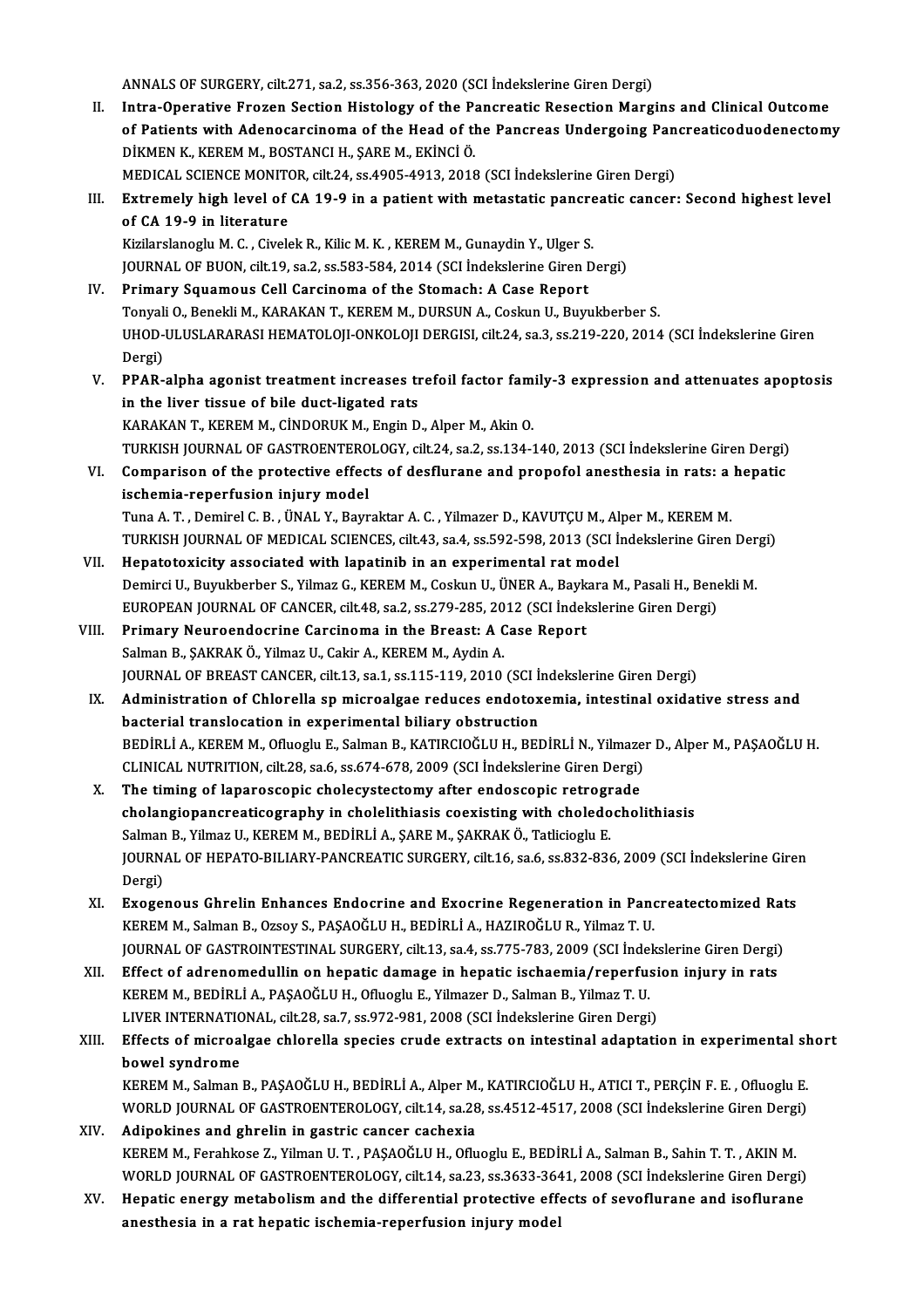BEDİRLİ N., Ofluoglu E., KEREM M., Utebey G., Alper M., Yilmazer D., BEDİRLİ A., Ozlu O., PAŞAOĞLU H.<br>ANESTHESIA AND ANALCESIA. 911.106.29.2.58.820.827.2008 (SSLİndekslərine Giren Dergi) BEDİRLİ N., Ofluoglu E., KEREM M., Utebey G., Alper M., Yilmazer D., BEDİRLİ A., Ozlu O., PAŞAC<br>ANESTHESIA AND ANALGESIA, cilt.106, sa.3, ss.830-837, 2008 (SCI İndekslerine Giren Dergi)<br>Wegener's aranylametasis with massiv BEDİRLİ N., Ofluoglu E., KEREM M., Utebey G., Alper M., Yilmazer D., BEDİRLİ A., Ozlu O., PAŞAOĞLU H.<br>ANESTHESIA AND ANALGESIA, cilt.106, sa.3, ss.830-837, 2008 (SCI İndekslerine Giren Dergi)<br>XVI. Wegener's granulomato

- ANESTHESIA AND ANALGESIA, cilt.106, sa.3, ss.830-837, 2008 (SCI Indekslerine Giren Dergi) Wegener's granulomatosis with massive gastrointestinal hemorrhage due to jejun involvement: Report of a case<br>Deger S. M., Sahin T., Wegener's granulomatosis with massive gastrointestinal hemorr<br>involvement: Report of a case<br>Deger S.M., Sahin T., VURAL Ç., Aygencel G., KEREM M., Onal B., TEZEL E.<br>Surgery Today, gilt 29, sa 2, ss 166, 169, 2009 (SCL Expa SurgeryToday, cilt.38, sa.2, ss.166-169,2008 (SCIExpanded İndekslerineGirenDergi) Deger S. M. , Sahin T., VURAL Ç., Aygencel G., KEREM M., Onal B., TEZEL E.<br>Surgery Today, cilt.38, sa.2, ss.166-169, 2008 (SCI Expanded Indekslerine Giren Dergi)<br>XVII. Ergothioneine modulates proinflammatory cytokines and
- Surgery Today, cilt.38, sa.2, ss.166-16<br>Ergothioneine modulates proinfl<br>ischemia and reperfusion injury<br>SAKRAKÖ KEREM M. REDIRLİA, R. Ergothioneine modulates proinflammatory cytokines and heat shock protein 7<br>ischemia and reperfusion injury<br>ŞAKRAK Ö., KEREM M., BEDİRLİ A., PAŞAOĞLU H., AKYÜREK N., Ofluoglu E., Gultekin F. A.<br>JOUPMAL OE SUBCICAL BESEARCH ischemia and reperfusion injury<br>ŞAKRAK Ö., KEREM M., BEDİRLİ A., PAŞAOĞLU H., AKYÜREK N., Ofluoglu E., Gultekin F. A.<br>JOURNAL OF SURGICAL RESEARCH, cilt.144, sa.1, ss.36-42, 2008 (SCI İndekslerine Giren Dergi)
- XVIII. Infliximab "TNF-alpha antagonist" decreases intraabdominal adhesions JOURNAL OF SURGICAL RESEARCH, cilt.144, sa.1, ss.36-42, 2008 (SCI İndekslerine Giren Dergi)<br>Infliximab "TNF-alpha antagonist" decreases intraabdominal adhesions<br>KURUKAHVECİOĞLU O., Koksa H., GÜLBAHAR Ö., ERDEM O. A. , Engi Infliximab "TNF-alpha antagonist" decreases intraabdominal adhesions<br>KURUKAHVECİOĞLU O., Koksa H., GÜLBAHAR Ö., ERDEM O. A. , Engin D., Yazicioglu O., KEREN<br>SAUDI MEDICAL JOURNAL, cilt.28, sa.12, ss.1830-1835, 2007 (SCI İn KURUKAHVECİOĞLU O., Koksa H., GÜLBAHAR Ö., ERDEM O. A. , Engin D., Yazicioglu O., KEREM M., TANERİ F.<br>SAUDI MEDICAL JOURNAL, cilt.28, sa.12, ss.1830-1835, 2007 (SCI İndekslerine Giren Dergi)<br>XIX. Peroxisome proliferators-a
	- SAUDI MEDICAL JOURNAL, cilt.28, sa.12, ss.1830-1<br>Peroxisome proliferators-activated alpha ag<br>obstructive jaundice: an experimental study<br>CinDOPIIK M, KEREM M, KARAKAN T, Selman B Peroxisome proliferators-activated alpha agonist treatment ameliorates hepation<br>obstructive jaundice: an experimental study<br>CİNDORUK M., KEREM M., KARAKAN T., Salman B., Akin O., Alper M., ERDEM O. A. , Uenal S.<br>PMC CASTRO obstructive jaundice: an experimental study<br>CİNDORUK M., KEREM M., KARAKAN T., Salman B., Akin O., Alper M., ERDEM O. A. , Uenal S.<br>BMC GASTROENTEROLOGY, cilt.7, 2007 (SCI İndekslerine Giren Dergi)
	- XX. Effects of acute fenthion toxicity on liver and kidney function and histology in rats KEREM M., Bedirli N., Guerbuez N., Ekinci O., BEDİRLİ A., Akkaya T., Sakrak O., PAŞAOĞLU H. Effects of acute fenthion toxicity on liver and kidney function and histology in rats<br>KEREM M., Bedirli N., Guerbuez N., Ekinci O., BEDİRLİ A., Akkaya T., Sakrak O., PAŞAOĞLU H.<br>TURKISH JOURNAL OF MEDICAL SCIENCES, cilt.37 KEREM M., Bedirli N., Guerbuez N., Ekinci O., BEDİRLİ A., Akkaya T., Sakrak O., PAŞAOĞLU H.<br>TURKISH JOURNAL OF MEDICAL SCIENCES, cilt.37, sa.5, ss.281-288, 2007 (SCI İndekslerine Giren Dergi)<br>XXI. Coexistence of Mirizzi sy
	- TURKISH JOURNAL OF MEDICAL SCIENCES, cilt.37, sa.5, ss.281-288, 2007 (S. 2007)<br>Coexistence of Mirizzi syndrome with adenomyomatosis in the gall<br>BEDİRLİ A., KEREM M., BOSTANCI H., KARAKAN T., Sahin T. T. , AKYÜREK N.<br>HERATO Coexistence of Mirizzi syndrome with adenomyomatosis in the gallbladder: report of a case<br>BEDİRLİ A., KEREM M., BOSTANCI H., KARAKAN T., Sahin T. T. , AKYÜREK N.<br>HEPATOBILIARY & PANCREATIC DISEASES INTERNATIONAL, cilt.6, s BEDİRI<br>HEPAT<br>Dergi)

## Dergi)<br>Diğer Dergilerde Yayınlanan Makaleler

- Iger Dergilerde Yayınlanan Makaleler<br>I. Stage predictivity of neutrophil/lymphocyte and platelet/lymphocyte ratios in pancreatic<br>neuroondosuine tumers neuroendocrine tumors<br>Stage predictivity of neu<br>DivMEN V, VEREM M Stage predictivity of<br>neuroendocrine tum<br>DİKMEN K., KEREM M.<br>Turkich Journal of Sure neuroendocrine tumors<br>DİKMEN K., KEREM M.<br>Turkish Journal of Surgery, cilt.36, sa.1, ss.1-8, 2020 (ESCI İndekslerine Giren Dergi)
- II. İntrabdominal Sepsisli Hastalarda Serum Adiponektin Sevıyeleri İle Proinflamatuar Sitokin Düzeyleri, Apache-II Skorları ve Mortalite Arasındaki İlişki DİKMEN K., YILMAZ T. U., KEREM M., BOSTANCI H., UĞRAŞ DİKMEN A., PAŞAOĞLU Ö. T., TAŞÇILAR Ö., KARAKAN T. Düzeyleri, Apache-II Skorları ve Mortalite Arasındaki İlişki<br>DİKMEN K., YILMAZ T. U. , KEREM M., BOSTANCI H., UĞRAŞ DİKMEN A., PAŞAOĞLU Ö. T. , TAŞÇILAR Ö.,<br>Acıbadem Sağlık Bilimleri Dergisi, cilt.10, sa.2, ss.288-294, 201
- DİKMEN K., YILMAZ T. U. , KEREM M., BOSTANCI H., UĞRAŞ DİKMEN A., PAŞAOĞLU Ö. T. , TAŞÇILAR Ö., KA<br>Acıbadem Sağlık Bilimleri Dergisi, cilt.10, sa.2, ss.288-294, 2019 (Diğer Kurumların Hakemli Dergileri)<br>III. The Prognostic Acıbadem Sağlık Bilimleri Dergisi, cilt.10, sa.2, ss.288-294, 2019 (Diğer Kurum)<br>The Prognostic Significance of Preoperative CA 19-9, Neutrophil / L.<br>Lymphosit Ratio in Patients with Pancreatic Ductal Adenocarcinoma<br>Canbar III. The Prognostic Significance of Preoperative CA 19-9, Neutrophil / Lymphosit And Platelet /<br>Lymphosit Ratio in Patients with Pancreatic Ductal Adenocarcinoma<br>Ganbarlı N., DİKMEN K., BOSTANCI H., BÜYÜKKASAP A. Ç. , KERE Lymphosit Ratio in Patients with Pancreatic Ductal Adenocarcinoma<br>Ganbarlı N., DİKMEN K., BOSTANCI H., BÜYÜKKASAP A. Ç. , KEREM M., TANERİ F.<br>journal of pharmacology and clinical research, cilt.6, sa.4, ss.555692, 2018 (Di Ganbarlı N., DİKMEN K., BOSTANCI H., BÜYÜKKASAP A. Ç. , KEREM M., TANERİ F.<br>journal of pharmacology and clinical research, cilt.6, sa.4, ss.555692, 2018 (Diğer Kurumların Hakemli Dergileri)<br>IV. Prevention of inadvertent in
- journal of pharmacology and clinical research, cilt.6, sa<br>Prevention of inadvertent injury to aberrant he<br>during laparoscopic pancreaticoduodenectomy<br>CANM E KEREM M- DİKMEN K IV. Prevention of inadvertent injury to aberrant hepatic artery arising from superior mesenteric artery during laparoscopic pancreaticoduodenectomy<br>CAN M. F., KEREM M., DİKMEN K. during laparoscopic pancreaticoduodenectomy<br>CAN M. F. , KEREM M., DİKMEN K.<br>Turkish Journal of Surgery, 2018 (Diğer Kurumların Hakemli Dergileri)<br>A sasa of Prunner's sland adanema mimiskins tumera indused : CAN M. F. , KEREM M., DİKMEN K.<br>Turkish Journal of Surgery, 2018 (Diğer Kurumların Hakemli Dergileri)<br>V. — A case of Brunner's gland adenoma mimicking tumors induced from head of the pancreas<br>ROSTANCLH DİKMEN K. EKİNCİ Ö.
- Turkish Journal of Surgery, 2018 (Diğer Kurumların Hakemli D<br>A case of Brunner's gland adenoma mimicking tumors i<br>BOSTANCI H., DİKMEN K., EKİNCİ Ö., Buyukkasap C., KEREM M.<br>BAN AEBICAN MEDICAL JOURNAL, silt 29, 2019 (ESCI A case of Brunner's gland adenoma mimicking tumors induced from he<br>BOSTANCI H., DİKMEN K., EKİNCİ Ö., Buyukkasap C., KEREM M.<br>PAN AFRICAN MEDICAL JOURNAL, cilt.29, 2018 (ESCI İndekslerine Giren Dergi)<br>Ciant serewe misrosya BOSTANCI H., DİKMEN K., EKİNCİ Ö., Buyukkasap C., KEREM M.<br>PAN AFRICAN MEDICAL JOURNAL, cilt.29, 2018 (ESCI İndekslerine Giren Dergi)<br>VI. Giant serous microcystic pancreas adenoma
- DİKMEN K., BOSTANCI H., Yıldırım A. C., ŞAKRAKÖ., KEREMM. Rare Tumors, cilt.4, sa.4, ss.181-183, 2017 (Diğer Kurumların Hakemli Dergileri)
- VII. Breast Cancer Metastasis Mimicking Cholangiocarcinoma: A Case Report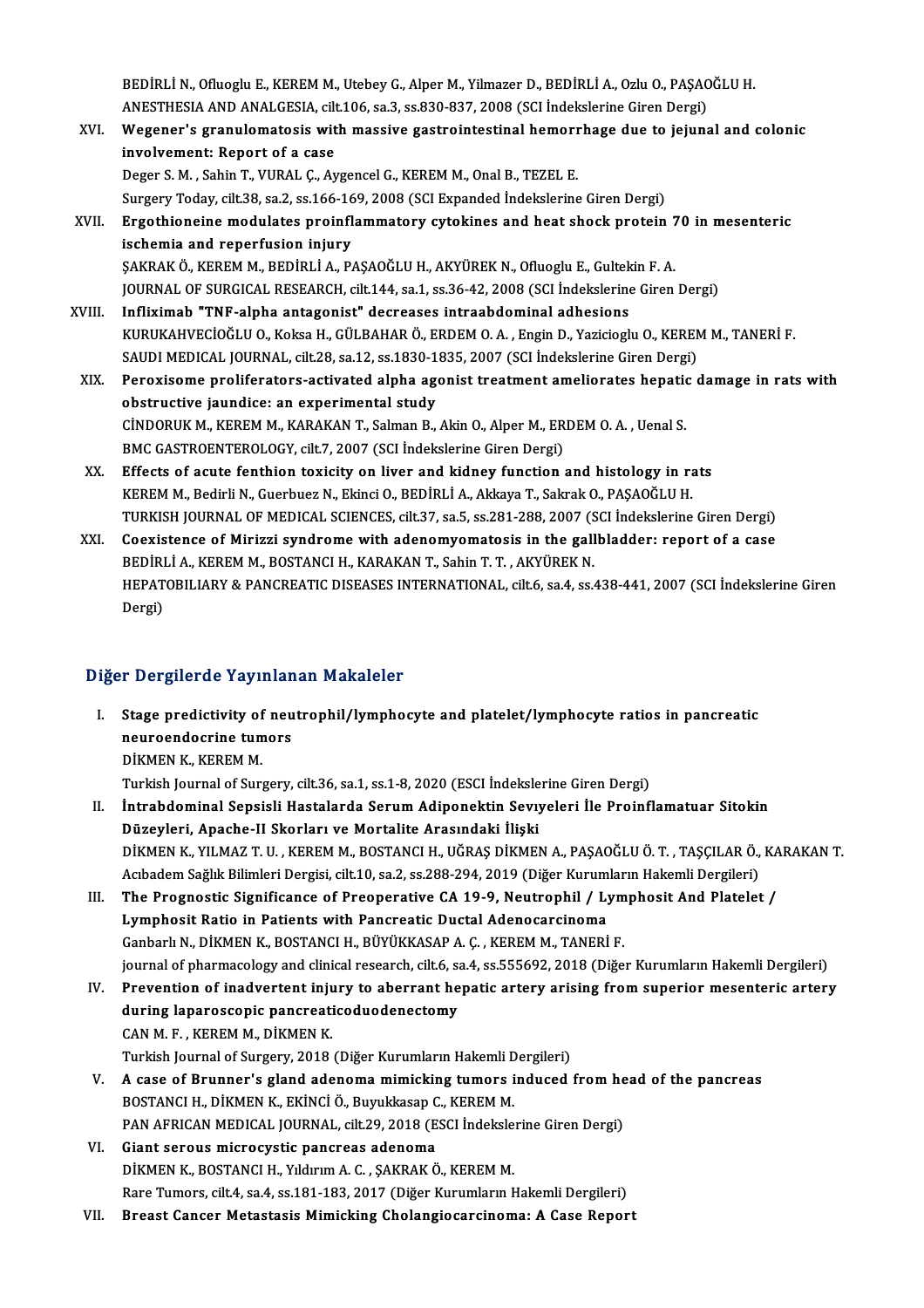BOSTANCI H., Nasirov M., Buyukkasap C., DİKMEN K., Koksal H., KEREM M.<br>CAZI MEDICAL JOUPNAL, silt 28, sa 2, sa 219, 219, 2017, (ESCLİ delizlerine BOSTANCI H., Nasirov M., Buyukkasap C., DİKMEN K., Koksal H., KER<br>GAZI MEDICAL JOURNAL, cilt.28, sa.3, ss.218-219, 2017 (ESCI İndek<br>VIII. A Case Report of Bilateral Adrenal Sarcomatoid Carcinoma<br>Inidir O.T., Corit E.T., Or

- GAZI MEDICAL JOURNAL, cilt.28, sa.3, ss.218-219, 2017 (ESCI İndekslerine Giren Dergi)<br>VIII. A Case Report of Bilateral Adrenal Sarcomatoid Carcinoma GAZI MEDICAL JOURNAL, cilt.28, sa.3, ss.218-219, 2017 (ESCI İndekslerine Giren Dergi)<br>A Case Report of Bilateral Adrenal Sarcomatoid Carcinoma<br>Iyidir O. T. , Cerit E. T. , Ozkan C., Altinova E., Cimen A. R. , Sozen S., KER A Case Report of Bilateral Adrenal Sarcomatoid Carcinoma<br>Iyidir O. T. , Cerit E. T. , Ozkan C., Altinova E., Cimen A. R. , Sozen S., KEREM M.,<br>CASE REPORTS IN SURGERY, cilt.2016, 2016 (ESCI İndekslerine Giren Dergi)<br>Turkic CASE REPORTS IN SURGERY, cilt.2016, 2016 (ESCI İndekslerine Giren Dergi)
	- IX. Turkish Ministry of Health, 2nd Turkish Medical General Assembly Clinical Oncology Study Group Turkish Ministry of Health, 2nd Turkish Medical General Assembly Clinical Oncology Study Group<br>Report<br>Ozmen V., Dagoglu N., Dede I., AKÇAKAYA A., KEREM M., Goksel F., Ozgur E., Baskan E., Yaylaci M., Ceydeli A., et al.<br>JOU

Report<br>Ozmen V., Dagoglu N., Dede I., AKÇAKAYA A., KEREM M., Goksel F., Ozgur E., Baskan E., Yay<br>JOURNAL OF BREAST HEALTH, cilt.12, sa.1, ss.9-17, 2016 (ESCI İndekslerine Giren Dergi)<br>Inareased Besistin Levels in Intre abd Ozmen V., Dagoglu N., Dede I., AKÇAKAYA A., KEREM M., Goksel F., Ozgur E., Baskan E., Yaylaci M., Ceydeli A., et al.<br>JOURNAL OF BREAST HEALTH, cilt.12, sa.1, ss.9-17, 2016 (ESCI Indekslerine Giren Dergi)<br>X. Increased Resis

JOURNAL OF BREAST HEALTH, cilt.12, sa.1, ss.9-17, 2016 (ESCI İndekslerine Giren Dergi)<br>Increased Resistin Levels in Intra abdominal Sepsis Correlation with proinflammatory cytokines and<br>Acute Physiology and Chronic Health Increased Resistin Levels in Intra abdominal Sepsis Correlation with proinflammatory cytokines and<br>Acute Physiology and Chronic Health Evaluation APACHE II scores<br>YILMAZ T. U. , KEREM M., YILMAZ-DEMİRTAŞ C., PAŞAOĞLU Ö. T. Ad<br>YI<br>T. YILMAZ T. U. , KEREM M., YILMAZ-DEMİRTAŞ C., PAŞAOĞLU Ö. T. , TAŞÇILAR Ö., ŞAKRAK Ö., DİKMEN K., KARAK.<br>T.<br>SULTAN QABOOS UNIVERSITY MEDICAL SCIENCES JOURNAL, cilt.14, sa.4, ss.506-512, 2014 (Diğer Kurumların<br>Hakamli Dargil

T.<br>SULTAN QABOOS U<br>Hakemli Dergileri) SULTAN QABOOS UNIVERSITY MEDICAL SCIENCES JOURNAL, cilt.14, sa.4, ss.506-512, 2014 (Diğer Kurumların<br>Hakemli Dergileri)<br>XI. PPAR alpha agonist treatment increases trefoil factor fam ly 3 expression and attenuates apoptosis

Hakemli Dergileri)<br>PPAR alpha agonist treatment increases tr<br>in the liver tissue of bile duct ligated rats<br>ENGÍN E D., KEREM M. KARAKAN T. GÍNDOPU PPAR alpha agonist treatment increases trefoi<br>in the liver tissue of bile duct ligated rats<br>ENGİN E. D. , KEREM M., KARAKAN T., CİNDORUK M.<br>Turkich Journal Of Castreenterelegy, 2012 (Heltome in the liver tissue of bile duct ligated rats<br>ENGİN E. D. , KEREM M., KARAKAN T., CİNDORUK M.<br>Turkish Journal Of Gastroenterology, 2013 (Hakemsiz Dergi)<br>Effect of misroelsee Chlarelle en extrest en solan anse

ENGİN E. D. , KEREM M., KARAKAN T., CİNDORUK M.<br>Turkish Journal Of Gastroenterology, 2013 (Hakemsiz Dergi)<br>XII. Effect of microalgae Chlorella sp extract on colon anastomisis in rats with protein energy<br>malputrition Turkish Journa<br><mark>Effect of micr</mark><br>malnutrition<br>SALMAN P-KE Effect of microalgae Chlorella sp extract on colon anastomisis in rats with protein energy<br>malnutrition<br>SALMAN B., KEREM M., ABDÜLKADİR B., KATIRCIOĞLU H., OFLUOĞLU E., AKIN O., IL O., ÖZSOY S., RA H.<br>Celerestel Dis., silt

malnutrition<br>SALMAN B., KEREM M., ABDÜLKADİR B., KATIRCIOĞLU H., OFLUOĞLU E., AKIN O., IL O., ÖZSOY S., RA H.<br>Colorectal Dis.,, cilt.10, sa.5, ss.469-478, 2008 (Diğer Kurumların Hakemli Dergileri)

### Kitap & Kitap Bölümleri

Itap & Kitap Bölümleri<br>I. Karaciğerin Anatomisi,Fizyolojisi ve Değerlendirilmesi<br>DİKMEN K. KEREM M p & kkup Boranne<br>Karaciğerin Anatom<br>DİKMEN K., KEREM M.<br>Canal Carrabi, Braf, Dr Karaciğerin Anatomisi,Fizyolojisi ve Değerlendirilmesi<br>DİKMEN K., KEREM M.<br>Genel Cerrahi, Prof. Dr. Tamer AKÇA, Prof. Dr. Güldeniz KARADENİZ ÇAKMAK, Prof. Dr. Ali Uğur EMRE, Editör,<br>AKADEMİSVEN KİTAREVİ, Ankara 98.765.790. DİKMEN K., KEREM M.<br>Genel Cerrahi, Prof. Dr. Tamer AKÇA, Prof. Dr. Gülder<br>AKADEMİSYEN KİTABEVİ, Ankara, ss.765-780, 2019

# AKADEMİSYEN KİTABEVİ, Ankara, ss.765-780, 2019<br>Hakemli Kongre / Sempozyum Bildiri Kitaplarında Yer Alan Yayınlar

- I. Periampüller Bölge Tümörleri İçin Yapılan Pankreatikoduodenektomide Hastane Volümünün Mortalite, Morbidite ve Disseke Edilen Lenf Nodu Sayılarına Etkisi Periampüller Bölge Tümörleri İçim<br>Mortalite, Morbidite ve Disseke E<br>TURHAN V. B., DİKMEN K., KEREM M.<br>5. Uluslararası Tın ve Sağlık Bilimleri A 5. Uluslararası Tıp ve Sağlık Bilimleri Araştırmaları Kongresi, UTSAK, Ankara, Türkiye, 12 - 13 Aralık 2020, ss.382-<br>383 TURI<br>5. Uli<br>383 II. Covid-19 Pandemi Döneminde (12.03.2020-12.05.2020) Cerrahi Pratiğimiz KEREMM.,EMRALA.C. ,DİKMENK.,GÖBÜTH.,YAVUZA.,BOSTANCIH.,YÜKSELO.,SarıyıldızG. Covid-19 Pandemi Döneminde (12.03.2020-12.05.2020) Cerrahi Pratiğimiz<br>KEREM M., EMRAL A. C. , DİKMEN K., GÖBÜT H., YAVUZ A., BOSTANCI H., YÜKSEL O., Sarıyıldız G.<br>Koronavirus Pandemiyası: Elmi Tedrisatlardan Sağlam Gelecey KEREM M., EMRAL A. C.<br>Koronavirus Pandemiya<br>Ağustos 2020, ss.41-42<br>DİSTAL DANKREATER
- Koronavirus Pandemiyası: Elmi Tedrisatlardan Sağlam Geleceyin Teminatına Doğru, Baku, Azerbaycan, 4 05<br>Ağustos 2020, ss.41-42<br>III. DİSTAL PANKREATEKTOMİ SONRASI DREN AMİLAZ DEĞERİNİN POSTOPERATİF PANKREATİK FİSTÜL Ağustos 2020, ss.41-42<br>III. DİSTAL PANKREATEKTOMİ SONRASI DREN AMİLAZ DEĞERİNİN POSTOPERATİF PANKREATİK FİSTÜL<br>GELİŞİMİ İÇİN PREDİKTİF ÖNEMİ DİSTAL PANKREATEKTOMİ SONRASI DREN AMİLAZ DEĞERİNİN POSTOPER<br>GELİŞİMİ İÇİN PREDİKTİF ÖNEMİ<br>EMRAL A. C. , DİKMEN K., YAVUZ A., BOSTANCI H., TÜRK Y., EMREOL U. İ. , KEREM M.<br>14. Türk Hanata Pankrasta Biliar Carrabi Kansrasi, GELİŞİMİ İÇİN PREDİKTİF ÖNEMİ<br>EMRAL A. C. , DİKMEN K., YAVUZ A., BOSTANCI H., TÜRK Y., EMREOL U. İ. , KEREM M.<br>14. Türk Hepato Pankreato Bilier Cerrahi Kongresi, Antalya, Türkiye, 23 - 26 Ekim 2019<br>LARAROSKORİK DALAK KORUY

14. Türk Hepato Pankreato Bilier Cerrahi Kongresi, Antalya, Türkiye, 23 - 26 Ekim 2019

IV. LAPAROSKOPİK DALAK KORUYUCU KİMURA VE WARSHAW DİSTAL PANKREATEKTOMI<br>YÖNTEMLERİNİN KARSILASTIRMALI ANALİZİ CAN M.F., DİKMEN K., Öztaş M., BOSTANCI H., URKAN M., KEREM M.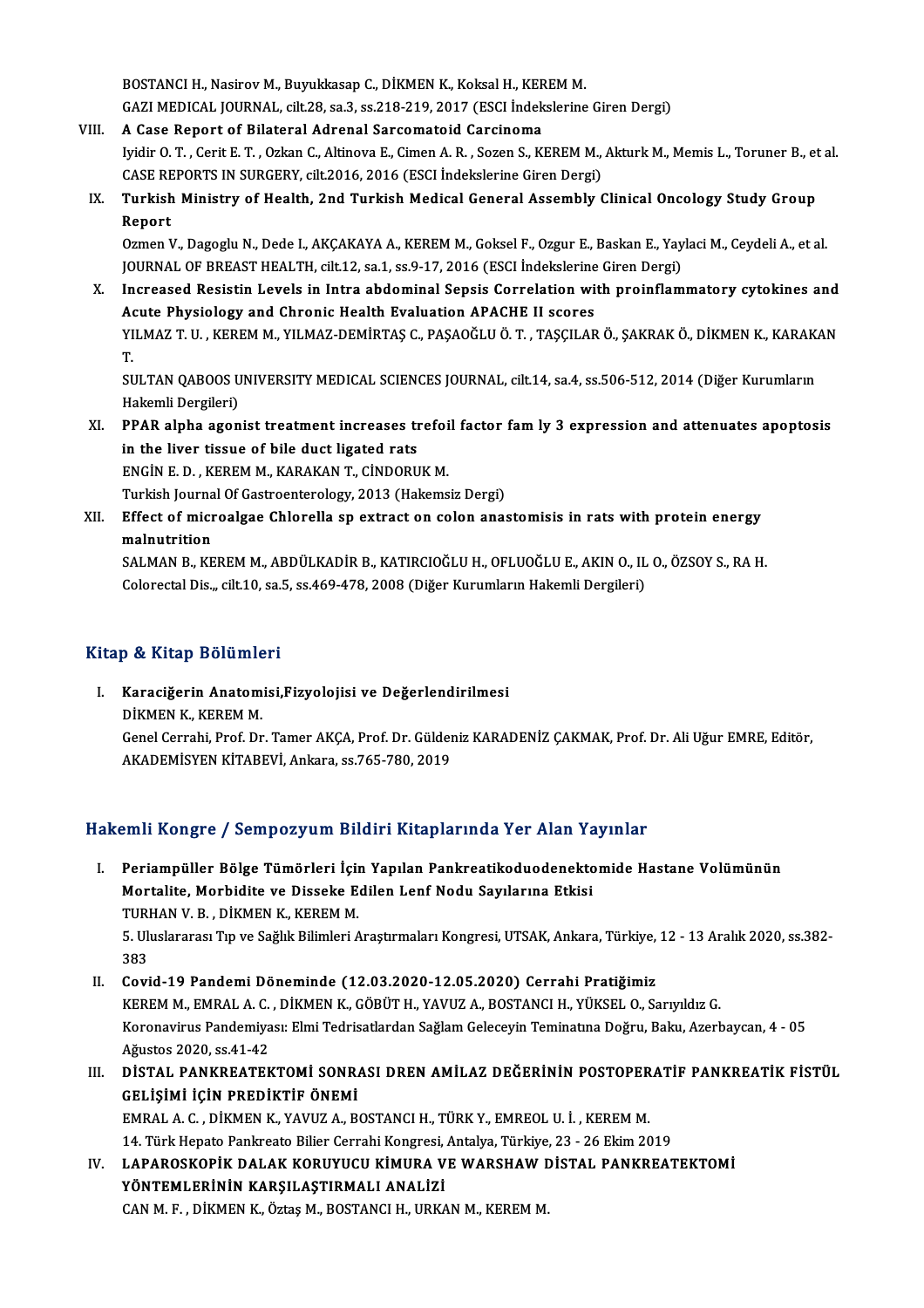14. Türk Hepato Pankreato Bilier Cerrahi Kongresi, Antalya, Türkiye, 23 - 26 Ekim 2019 14. Türk Hepato Pankreato Bilier Cerrahi Kongresi, Antalya, Türkiye, 23 - 26 Ekim 2019<br>V. LAPAROSKOPİK PANKREATİKODUODENEKTOMİDE ABERRANT HEPATİK ARTER ANOMALİSİNİN<br>İNTRA VE POSTORERATİE SONUCLAR ÜZERİNE ETKİSİ 14. Türk Hepato Pankreato Bilier Cerrahi Kongresi, Antalya, T<br>LAPAROSKOPİK PANKREATİKODUODENEKTOMİDE ABI<br>İNTRA VE POSTOPERATİF SONUÇLAR ÜZERİNE ETKİSİ<br>YAVAS M. DİKMEN K. BOSTANCI H. CAN M.E. ALTINER S. C LAPAROSKOPİK PANKREATİKODUODENEKTOMİDE ABERRANT HEPATİK<br>İNTRA VE POSTOPERATİF SONUÇLAR ÜZERİNE ETKİSİ<br>YAVAŞ M., DİKMEN K., BOSTANCI H., CAN M. F. , ALTINER S., GÖBÜT H., KEREM M.<br>14. Türk Hanata Pankrata Biliar Carrabi Kan 1 INTRA VE POSTOPERATIF SONUÇLAR ÜZERINE ETKISI<br>14. Türk Hepato Pankreato Bilier Cerrahi Kongresi, Antalya, Türkiye, 23 - 26 Ekim 2019<br>14. Türk Hepato Pankreato Bilier Cerrahi Kongresi, Antalya, Türkiye, 23 - 26 Ekim 2019 YAVAŞ M., DİKMEN K., BOSTANCI H., CAN M. F. , ALTINER S., GÖBÜT H., KEREM M.<br>14. Türk Hepato Pankreato Bilier Cerrahi Kongresi, Antalya, Türkiye, 23 - 26 Ekim 2019<br>VI. – PANKREATİKODUODENEKTOMİ YAPILAN HASTALARDA SARKOPENİ 14. Türk Hepato Pankreato Bilier Cerrahi Kong<br>PANKREATİKODUODENEKTOMİ YAPILAN I<br>SONUÇLARINI TAHMİN ETMEDEKİ ÖNEMİ<br>Cülcek E. DİKMEN K. CİNDİL E. KEREM M PANKREATİKODUODENEKTOMİ YAPIL.<br>SONUÇLARINI TAHMİN ETMEDEKİ ÖNI<br>Gülcek E., DİKMEN K., CİNDİL E., KEREM M.<br>14. Türk Hanata Bankrasta Biliar Carrabi K 14. SONUÇLARINI TAHMİN ETMEDEKİ ÖNEMİ<br>14. Türk Hepato Pankreato Bilier Cerrahi Kongresi, Türkiye, 23 - 26 Ekim 2019 Gülcek E., DİKMEN K., CİNDİL E., KEREM M.<br>14. Türk Hepato Pankreato Bilier Cerrahi Kongresi, Türkiye, 23 - 26 Ekim 2019<br>VII. Prognostic importance of preoperative CA 19-9, neutrophil/lymphocyte, and platelet/lymphocyte<br>rat 14. Türk Hepato Pankreato Bilier Cerrahi Kongresi, Türkiye, 23 - 26 Ekim 2<br>Prognostic importance of preoperative CA 19-9, neutrophil/lympl<br>ratios in patients operated for pancreatic ductal adenocarcinoma<br>CANPARLLN, DIKMEN Prognostic importance of preoperative CA 19-9, neutrophil/lymphocyte, and platelet/ly<br>ratios in patients operated for pancreatic ductal adenocarcinoma<br>GANBARLI N., DİKMEN K., BOSTANCI H., BÜYÜKKASAP A. Ç. , KÜÇÜKDİLER E., ratios in patients operated for pancreatic ductal adenocarcinoma<br>GANBARLI N., DİKMEN K., BOSTANCI H., BÜYÜKKASAP A. Ç. , KÜÇÜKDİLER E., KEREM M., TANERİ F.<br>13th TURKISH CONGRESS OF HEPATO-PANCREATO-BILIARY SURGERY, Türkiye GANBARLI N., DİKMEN K., BOSTANCI H., BÜYÜKKASAP A. Ç., KÜÇÜKDİLER E., KE<br>13th TURKISH CONGRESS OF HEPATO-PANCREATO-BILIARY SURGERY, Türkiye,<br>VIII. Minimal invaziv pankreatikoduodenektomi, erken dönem sonuçlarımız.<br>1990 - K 13th TURKISH CONGRESS OF HEPATO-PANCREATO-BILIARY SURGERY, Türkiye, 1 - 04 Ka<br>Minimal invaziv pankreatikoduodenektomi, erken dönem sonuçlarımız.<br>KEREM M., CAN M. F. , DİKMEN K., BOSTANCI H., YAVUZ A., EMRAL A. C. , KÜÇÜKDİ Minimal invaziv pankreatikoduodenektomi, erken dönem sonuçlarımı<br>KEREM M., CAN M. F. , DİKMEN K., BOSTANCI H., YAVUZ A., EMRAL A. C. , KÜÇÜ<br>13. Türk Hepatopankreatobilier Cerrahi Kongresi, Türkiye, 1 - 04 Kasım 2017<br>Minima KEREM M., CAN M. F. , DİKMEN K., BOSTANCI H., YAVUZ A., EMRAL A. C. , KÜÇÜKI<br>13. Türk Hepatopankreatobilier Cerrahi Kongresi, Türkiye, 1 - 04 Kasım 2017<br>IX. Minimal İnvaziv Pankreatikoduodenektomi, Erken Dönem Sonuçlarımız 13. Türk Hepatopankreatobilier Cerrahi Kongresi, Türkiye, 1 - 04 Kasım 2017<br>IX. Minimal İnvaziv Pankreatikoduodenektomi, Erken Dönem Sonuçlarımız<br>KEREM M., CAN M. F. , DİKMEN K., BOSTANCI H., YAVUZ A., EMRAL A. C. , Kü Minimal İnvaziv Pankreatikoduodenektomi, Erken Dönem Sonuçlarımız<br>KEREM M., CAN M. F. , DİKMEN K., BOSTANCI H., YAVUZ A., EMRAL A. C. , Küçükdiler E.<br>13. Türk Hepatopankreatobilier Cerrahi Kongresi, Antalya, Türkiye, 1 - 0 KEREM M., CAN M. F. , DİKMEN K., BOSTANCI H., YAVUZ A., EMRAL A. C. , Küçükdiler E.<br>13. Türk Hepatopankreatobilier Cerrahi Kongresi, Antalya, Türkiye, 1 - 04 Kasım 2017<br>X. Braun anastomozu pankreatikoduodenektomi sonrası o 13. Türk Hepatopankreatobilier Cerrahi Kongresi, Antalya, Türk<br>Braun anastomozu pankreatikoduodenektomi sonrası ol<br>problemini azaltmaktadır: Randomize kontrollü çalışma.<br>pikMEN K. POSTANCLH. KEREM M. kolosoğlu v. PüvüKKASA Braun anastomozu pankreatikoduodenektomi sonrası ortaya çıkan gecikmiş mide l<br>problemini azaltmaktadır: Randomize kontrollü çalışma.<br>DİKMEN K., BOSTANCI H., KEREM M., keleşoğlu y., BÜYÜKKASAP A. Ç. , GÖBÜT H., EMRAL A. C.<br> problemini azaltmaktadır: Randomize kontrollü çalışma.<br>DİKMEN K., BOSTANCI H., KEREM M., keleşoğlu y., BÜYÜKKASAP A. Ç. , GÖBÜT<br>13. Türk Hepatopankreatobilier Cerrahi Kongresi, Türkiye, 1 - 04 Kasım 2017<br>Bostopanatif 1. Gü DİKMEN K., BOSTANCI H., KEREM M., keleşoğlu y., BÜYÜKKASAP A. Ç. , GÖBÜT H., EMRAL A. C.<br>13. Türk Hepatopankreatobilier Cerrahi Kongresi, Türkiye, 1 - 04 Kasım 2017<br>XI. Postoperatif 1. Gün dren amilaz değerinin pankreatiko 13. Türk Hepatopankreatobilier Cerrahi Kongresi, Türkiye,<br>Postoperatif 1. Gün dren amilaz değerinin pankreati<br>gelişimine prediktif etkisi: Prospektif klinik çalışma.<br>KEREM M. DİKMEN K. BOSTANCLU, ERMİS İ. BÜYÜKKASA Postoperatif 1. Gün dren amilaz değerinin pankreatikoduc<br>gelişimine prediktif etkisi: Prospektif klinik çalışma.<br>KEREM M., DİKMEN K., BOSTANCI H., ERMİŞ İ., BÜYÜKKASAP A. Ç.<br>12. Türk Hanatanankreatabiliar Carrabi Kanaresi, gelişimine prediktif etkisi: Prospektif klinik çalışma.<br>KEREM M., DİKMEN K., BOSTANCI H., ERMİŞ İ., BÜYÜKKASAP A. Ç.<br>13. Türk Hepatopankreatobilier Cerrahi Kongresi, Türkiye, 1 - 04 Kasım 2017<br>Vesküler regeksiyerlu perkrea KEREM M., DİKMEN K., BOSTANCI H., ERMİŞ İ., BÜYÜKKASAP A. Ç.<br>13. Türk Hepatopankreatobilier Cerrahi Kongresi, Türkiye, 1 - 04 Kasım 2017<br>XII. Vasküler rezeksiyonlu pankreatikoduodenektomi yapılan hastalarda mortalite v 13. Türk Hepat<br><mark>Vasküler reze</mark><br>sonuçlarımız.<br>POSTANCLH. F BOSTANCI H., DİKMEN K., GÖBÜT H., ŞAHİN C., ERMİŞ İ., KEREM M. 13.TürkHepatopankreatobilier CerrahiKongresi,Türkiye,1 -04Kasım2017 XIII. Kolesistektomi sırasında oluşan safra yolları yaralanmalrının cerrahi tedavisi ABBASOĞLUO.,KEREMM.,HAZİNEDAROĞLUS.M. ,DOĞRULA.B. ,BALCID.,ŞAREM.,KARAYALÇINM.K. 13.TÜRK HEPATOPANKREATOBİLİER CERRAHİ KONGRESİ, İstanbul, Türkiye, 1 - 04 Kasım 2017, cilt.33, ss.22 ABBASOĞLU O., KEREM M., HAZİNEDAROĞLU S. M. , DOĞRUL A. B. , BALCI D., ŞARE M., KARAYALÇIN M. K.<br>13.TÜRK HEPATOPANKREATOBİLİER CERRAHİ KONGRESİ, İstanbul, Türkiye, 1 - 04 Kasım 2017, cilt.33, ss.22<br>XIV. Pankreas duktal 13.TÜRK HEPATOPANKREATOBİLİER CERRAHİ KONGRE:<br>Pankreas duktal adenokarsinomu için opere edilel<br>ve platelet/lenfosit oranlarının prognostik önemi.<br>Canbarlı N. DİKMEN K. BOSTANCLU, BÜVÜKKASAR A.C Pankreas duktal adenokarsinomu için opere edilen hastalarda preoperatif CA 19-9, ne<br>ve platelet/lenfosit oranlarının prognostik önemi.<br>Ganbarlı N., DİKMEN K., BOSTANCI H., BÜYÜKKASAP A. Ç. , KÜÇÜKDİLER E., KEREM M., TANERİ ve platelet/lenfosit oranlarının prognostik önemi.<br>Ganbarlı N., DİKMEN K., BOSTANCI H., BÜYÜKKASAP A. Ç. , KÜÇÜKDİLER E., KEREM M., TANERİ F. XV. Akciğer skuamöz hücreli karsinomun retroperitoneal alanametastazı nedeniyle yapılan retrohepatik 13. Türk Hepatopankreatobilier Cerrahi Kongresi, Türkiye, 1 - 04 Kasım 2017 KEREM M., DİKMEN K., EMRAL A. C., BOSTANCI H., POLAT F., ERER D. vena kava rezeksiyonu ve greftle onarım.<br>KEREM M., DİKMEN K., EMRAL A. C. , BOSTANCI H., POLAT F., ERER D.<br>13. Türk Hepatopankreatobilier Cerrahi Kongresi, Türkiye, 1 - 04 Kasım 2017<br>Denevsel olarak karasiğer rezeksiyonu s KEREM M., DİKMEN K., EMRAL A. C. , BOSTANCI H., POLAT F., ERER D.<br>13. Türk Hepatopankreatobilier Cerrahi Kongresi, Türkiye, 1 - 04 Kasım 2017<br>XVI. Deneysel olarak karaciğer rezeksiyonu sırasında iskemik önkoşullama yap 13. Türk Hepatopankreatobilier Cerrahi Kongresi, Türkiye, 1 - 04 Kasım 201<br>Deneysel olarak karaciğer rezeksiyonu sırasında iskemik önkoşulla<br>öncesi verilern silimarin'in karaciğer rejenerasyonu üzerine etkisi.<br>YAVUZ A. DİK Deneysel olarak karaciğer rezeksiyonu sırasında iskemik önkoşullam<br>öncesi verilern silimarin'in karaciğer rejenerasyonu üzerine etkisi.<br>YAVUZ A., DİKMEN K., BOSTANCI H., GÖBÜT H., Yıldız A., KEREM M., DALGIÇ A.<br>12. Türk Ha öncesi verilern silimarin'in karaciğer rejenerasyonu üzerine etkisi.<br>YAVUZ A., DİKMEN K., BOSTANCI H., GÖBÜT H., Yıldız A., KEREM M., DALGIÇ A.<br>13. Türk Hepatopankreatobilier Cerrahi Kongresi, Türkiye, 1 - 04 Kasım 2017<br>Sa YAVUZ A., DİKMEN K., BOSTANCI H., GÖBÜT H., Yıldız A., KEREM M., DALGIÇ A.<br>13. Türk Hepatopankreatobilier Cerrahi Kongresi, Türkiye, 1 - 04 Kasım 2017<br>XVII. Santral hepatektomi: Perioperatif sonuçlar açısından çok merkezli 13. Türk Hepatopankreatobilier Cerrahi Kongres<br>Santral hepatektomi: Perioperatif sonuçlar<br>CAN M. F. , KEREM M., KARATEPE O., DİKMEN K.<br>12. Türk Hanatopankreatobiliar Cerrabi Kongres Santral hepatektomi: Perioperatif sonuçlar açısından çok merkezli de<br>CAN M. F., KEREM M., KARATEPE O., DİKMEN K.<br>13. Türk Hepatopankreatobilier Cerrahi Kongresi, Türkiye, 1 - 04 Kasım 2017<br>Preliminary nesulta in Lanarassan CAN M. F. , KEREM M., KARATEPE O., DİKMEN K.<br>13. Türk Hepatopankreatobilier Cerrahi Kongresi, Türkiye, 1 - 04 Kasım 2017<br>XVIII. Preliminary results in Laparoscopic Pancreareatoduodenectomy KEREM M., KARATEPE O., BATTAL M., CAN M. F., YAZICI P., DİKMEN K., BOSTANCI H.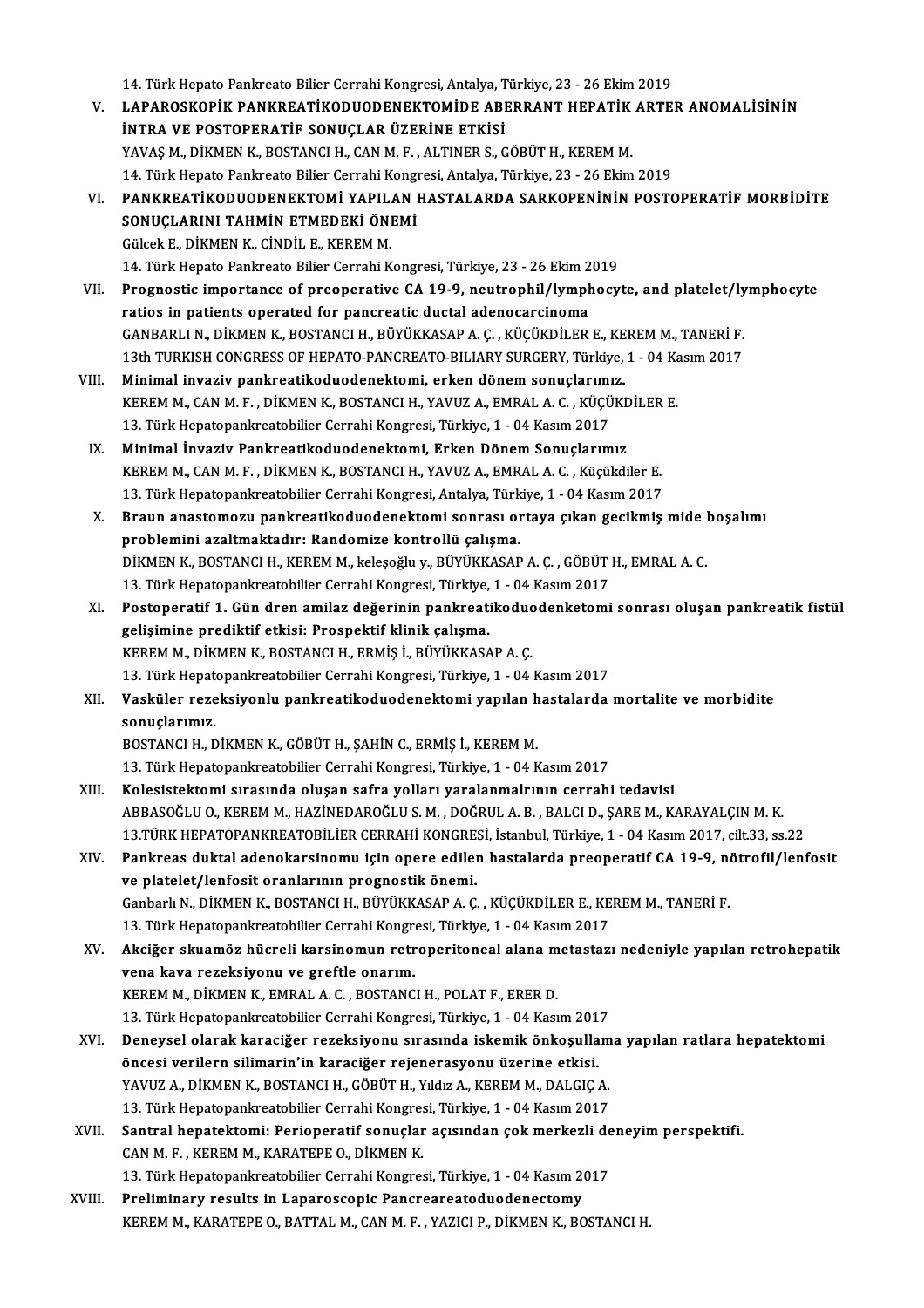E-AHPBA2017,23 -26Mayıs2017

- XIX. Preliminary results in laparoscopic pancreaticoduodenectomy E-AHPBA 2017, 23 - 26 Mayıs 2017<br>Preliminary results in laparoscopic pancreaticoduodenectomy<br>KEREM M., KARATEPE O., BATTAL M., CAN M. F. , DİKMEN K., BOSTANCI H.<br>12th Biannial E. AHPPA Congress 2017, 22, 26 Mayıs 2017 Preliminary results in laparoscopic pancreaticoduod<br>KEREM M., KARATEPE O., BATTAL M., CAN M. F. , DİKMEN K.<br>12th Biennial E-AHPBA Congress 2017, 23 - 26 Mayıs 2017<br>Essaibility and lang tarm ayrıyıyıl affast of tatal abde KEREM M., KARATEPE O., BATTAL M., CAN M. F. , DİKMEN K., BOSTANCI H.<br>12th Biennial E-AHPBA Congress 2017, 23 - 26 Mayıs 2017<br>XX. Feasibility and long term survival effect of total abdominal colectomy at the time of primary
- 12th Biennial E-AHPBA Congress 2017, 23 26 Mayıs 2017<br>Feasibility and long term survival effect of total abdominal<br>cytoreduction for advanced stage epithelial ovarian cancer<br>TASKIRAN C. ONAN M.A. Vikizoğuz s. Merrhoğlu s Feasibility and long term survival effect of total abdominal colectomy at the time of primary<br>cytoreduction for advanced stage epithelial ovarian cancer<br>TAŞKIRAN Ç., ONAN M. A. , Yıldızoğuz ş., Mısırlıoğlu s., İŞÇİ BOSTANC cytoredu<br>TAŞKIRAN<br>GÜNER H. TAŞKIRAN Ç., ONAN M. A<br>GÜNER H.<br>IGCS, 28 - 31 Ekim 2016<br>The role of protective GÜNER H.<br>IGCS, 28 - 31 Ekim 2016<br>XXI. The role of protective ileostomy and the validity of bowel resection as as part of cuturecuctive<br>surgery for advanced stage enithelial OC

IGCS, 28 - 31 Ekim 2016<br>The role of protective ileostomy and the<br>surgery for advanced stage epithelial OC The role of protective ileostomy and the validity of bowel resection as as part of cuturecuctive<br>surgery for advanced stage epithelial OC<br>mısırlıoğlu s., TAŞKIRAN Ç., ONAN M. A. , KARATAŞ F., yıldızoğuz ş., İŞÇİ BOSTANCI E

surgery for advanced stage epithelial OC<br>mısırlıoğlu s., TAŞKIRAN Ç., ONAN M. A. , KARA<br>E., ARVAS M. M. , et al.<br>IGCS, 28 - 31 Ekim 2016 mısırlıoğlu s., TAŞKIRAN<br>E., ARVAS M. M. , et al.<br>IGCS, 28 - 31 Ekim 2016<br>The yolve of liver ress

XXII. The value of liver resection at primary secondary or tertiary cytoreductive surgery for OC IGCS, 28 - 31 Ekim 2016<br>The value of liver resection at primary secondary or tertiary cytoreductive surgery for OC<br>KEREM M., Yıldızoğuz Ş., İŞÇİ BOSTANCI E., Mısırlıoğlu S., KARATAŞ F., Dikmen K., Alper A., ARVAS M. M. , G The value of live<br>KEREM M., Yıldızo<br>ONAN M. A. , et al.<br>ICCS 29 - 21 Elim KEREM M., Yıldızoğuz Ş.,<br>ONAN M. A. , et al.<br>IGCS, 28 - 31 Ekim 2016<br>HOW CAN OPTIMAL C ONAN M. A. , et al.<br>IGCS, 28 - 31 Ekim 2016<br>XXIII. HOW CAN OPTIMAL CYTOREDUCTION RATES INCREASED OVER NINETY PERCENT WITH A MINIMAL

IGCS, 28 - 31 Ekim 2016<br>HOW CAN OPTIMAL CYTOREDUCTION RATE<br>USAGE OF NEOADJUVANT CHEMOTHERAPY<br>TASKIPAN.C. MERISSINS, ONAN M.A., KARATA HOW CAN OPTIMAL CYTOREDUCTION RATES INCREASED OVER NINETY PERCENT WITH A MINIMAL<br>USAGE OF NEOADJUVANT CHEMOTHERAPY<br>TAŞKIRAN Ç., Mısırlıoğlu S., ONAN M. A. , KARATAŞ F., İŞÇİ BOSTANCI E., KEREM M., Balık e., Alper A., ARVAS

USAGE ON<br>TAŞKIRAN<br>GÜNER H. TAŞKIRAN Ç., Mısırlıoğlu<br>GÜNER H.<br>IGCS, 29 - 31 Ekim 2016<br>A 6359 of brunner s.s.

GÜNER H.<br>IGCS, 29 - 31 Ekim 2016<br>XXIV. A case of brunner s gland adenoma mimicking tumors induced from head of the pancreas<br>POSTANCLH, DIKMEN K, KEREM M IGCS, 29 - 31 Ekim 2016<br>A case of brunner s gland adeno<br>BOSTANCI H., DİKMEN K., KEREM M.<br>12 th World Congress of the Internat BOSTANCI H., DİKMEN K., KEREM M.

12 th World Congress of the International Hepato-pancreato-biliary Association, Sao-Paulo, Brezilya, 20 - 23 Nisan<br>2016

- XXV. Frozen section of the pancreatic neckmargin in pancreaticoduodenectomy for pancreatic 2016<br>Frozen section of the pancreatic neck margin in p<br>adenocarcinoma is important or not for survival.<br>KEREM M. DİKMEN K. BOSTANCLH, SARE M. EKİNCİ Ö Frozen section of the pancreatic neck margin in p<br>adenocarcinoma is important or not for survival.<br>KEREM M., DİKMEN K., BOSTANCI H., ŞARE M., EKİNCİ Ö.<br>12th World Congress of the International Henate Peners KEREM M., DİKMEN K., BOSTANCI H., ŞARE M., EKİNCİ Ö.<br>12th World Congress of the International Hepato-Pancreato-Biliary Association, 20 - 23 Nisan 2016, cilt.18, ss.359
- KEREM M., DİKMEN K., BOSTANCI H., ŞARE M., EKİNCİ Ö.<br>12th World Congress of the International Hepato-Pancreato-Biliary Association, 20 23 Nisan 2016, ci<br>2015 Salam Section of the pancreatic neck margin in pancreaticodu 12th World Congress of the International Hepato-Panc<br>Frozen section of the pancreatic neck margin in<br>adenocarcinoma is inportant or not for survival<br>EXPEM M. DIVMEN E. POSTANCLH, SARE M. EVINCL Frozen section of the pancreatic neck margin in p<br>adenocarcinoma is inportant or not for survival<br>KEREM M., DİKMEN K., BOSTANCI H., ŞARE M., EKİNCİ Ö.<br>12 th World Congress of the International Henete nangr adenocarcinoma is inportant or not for survival<br>KEREM M., DİKMEN K., BOSTANCI H., ŞARE M., EKİNCİ Ö.<br>12 th World Congress of the International Hepato-pancreato-biliary Association, Sao-Paulo, Brezilya, 20 - 23 Nisan<br>2016 KERE<br>12 th<br>2016<br>Mama
- 12 th World Congress of the International Hepato-pancreato-biliary Association, Sao-Pa<br>2016<br>XXVII. Memenin invaziv duktal karsinomunun safra yoluna metastazı, Olgu sunumu.<br>POSTANCLH Nasirov M PÜVÜKKASAR A.C. DİKMEN K. KERE 2016<br>Memenin invaziv duktal karsinomunun safra yoluna metasta:<br>BOSTANCI H., Nasirov M., BÜYÜKKASAP A. Ç. , DİKMEN K., KEREM M.<br>20 Hlusal Carrabi kangresi Türkiye 13 , 17 Nisan 2016 Memenin invaziv duktal karsinomunun safra yolur<br>BOSTANCI H., Nasirov M., BÜYÜKKASAP A. Ç. , DİKMEN K<br>20. Ulusal Cerrahi kongresi, Türkiye, 13 - 17 Nisan 2016<br>Memenin İnvaziy Duktal Karsinomunun Safra Yolu
- 20. Ulusal Cerrahi kongresi, Türkiye, 13 17 Nisan 2016<br>XXVIII. Memenin İnvaziv Duktal Karsinomunun Safra Yoluna Metastazı: Olgu Sunumu 20. Ulusal Cerrahi kongresi, Türkiye, 13 - 17 Nisan 2016<br>Memenin İnvaziv Duktal Karsinomunun Safra Yoluna Metastaz<br>BOSTANCI H., NASİROV M., BÜYÜKKASAP A. Ç. , DİKMEN K., KEREM M.<br>20. Ulusal Carrabi Kangresi, Antalya Türkiy Memenin İnvaziv Duktal Karsinomunun Safra Yoluna Meta<br>BOSTANCI H., NASİROV M., BÜYÜKKASAP A. Ç. , DİKMEN K., KEREI<br>20. Ulusal Cerrahi Kongresi, Antalya, Türkiye, 13 - 17 Nisan 2016<br>Bankrestik Beğdekist Tedevisinde Besteria
- BOSTANCI H., NASİROV M., BÜYÜKKASAP A. Ç. , DİKMEN K., KEREM M.<br>20. Ulusal Cerrahi Kongresi, Antalya, Türkiye, 13 17 Nisan 2016<br>XXIX. Pankreatik Psödokist Tedavisinde Posterior Yaklaşımla Laparoskopik Kistogastrostom 20. Ulusal Cerrahi Kongresi, Antalya, Türkiye, 13 - 17 Nisan 2016<br>Pankreatik Psödokist Tedavisinde Posterior Yaklaşımla Laparı<br>BOSTANCI H., NASİROV M., BÜYÜKKASAP A. Ç. , DİKMEN K., KEREM M.<br>20. Ulusal Carrabi Kangresi, An Pankreatik Psödokist Tedavisinde Posterior Yaklaşımla La<br>BOSTANCI H., NASİROV M., BÜYÜKKASAP A. Ç. , DİKMEN K., KEREI<br>20. Ulusal Cerrahi Kongresi, Antalya, Türkiye, 13 - 17 Nisan 2016<br>Pankreatikaduodenektemi Senresı Pekene BOSTANCI H., NASİROV M., BÜYÜKKASAP A. Ç. , DİKMEN K., KEREM M.<br>20. Ulusal Cerrahi Kongresi, Antalya, Türkiye, 13 - 17 Nisan 2016<br>XXX. Pankreatikoduodenektomi Sonrası Rekonstrüksiyonda Kullanılan Blumgart Anastomoz Yön
- 20. Ulusal Cerrahi Kongresi, Antalya, Türkiye, 13 17 Nisan 2016<br>Pankreatikoduodenektomi Sonrası Rekonstrüksiyonda Kullanılan Bl<br>End-To-Site Duktomukozal Yöntemin Sonuçlarının Karşılaştırılması.<br>ATAK M. DİKMEN K. KEREM M. ATAK M., DİKMEN K., KEREM M., ŞARE M., ŞAKRAK Ö.<br>7. Cerrahi Araştırma Kongresi, Türkiye, 7 - 09 Kasım 2013 End-To-Site Duktomukozal Yöntemin Sonuçlarının Karşılaştırılması. ATAK M., DİKMEN K., KEREM M., ŞARE M., ŞAKRAK Ö.<br>7. Cerrahi Araştırma Kongresi, Türkiye, 7 - 09 Kasım 2013<br>XXXI. Giant serous microcystic pancreas adenoma-case report<br>DİKMEN K. BOSTANCU H. Vilduum A. G. SAKRAK Ö. KEREM M
- 7. Cerrahi Araştırma Kongresi, Türkiye, 7 09 Kasım 2013<br>Giant serous <mark>microcystic pancreas adenoma-case repo</mark>1<br>DİKMEN K., BOSTANCI H., Yıldırım A. C. , ŞAKRAK Ö., KEREM M.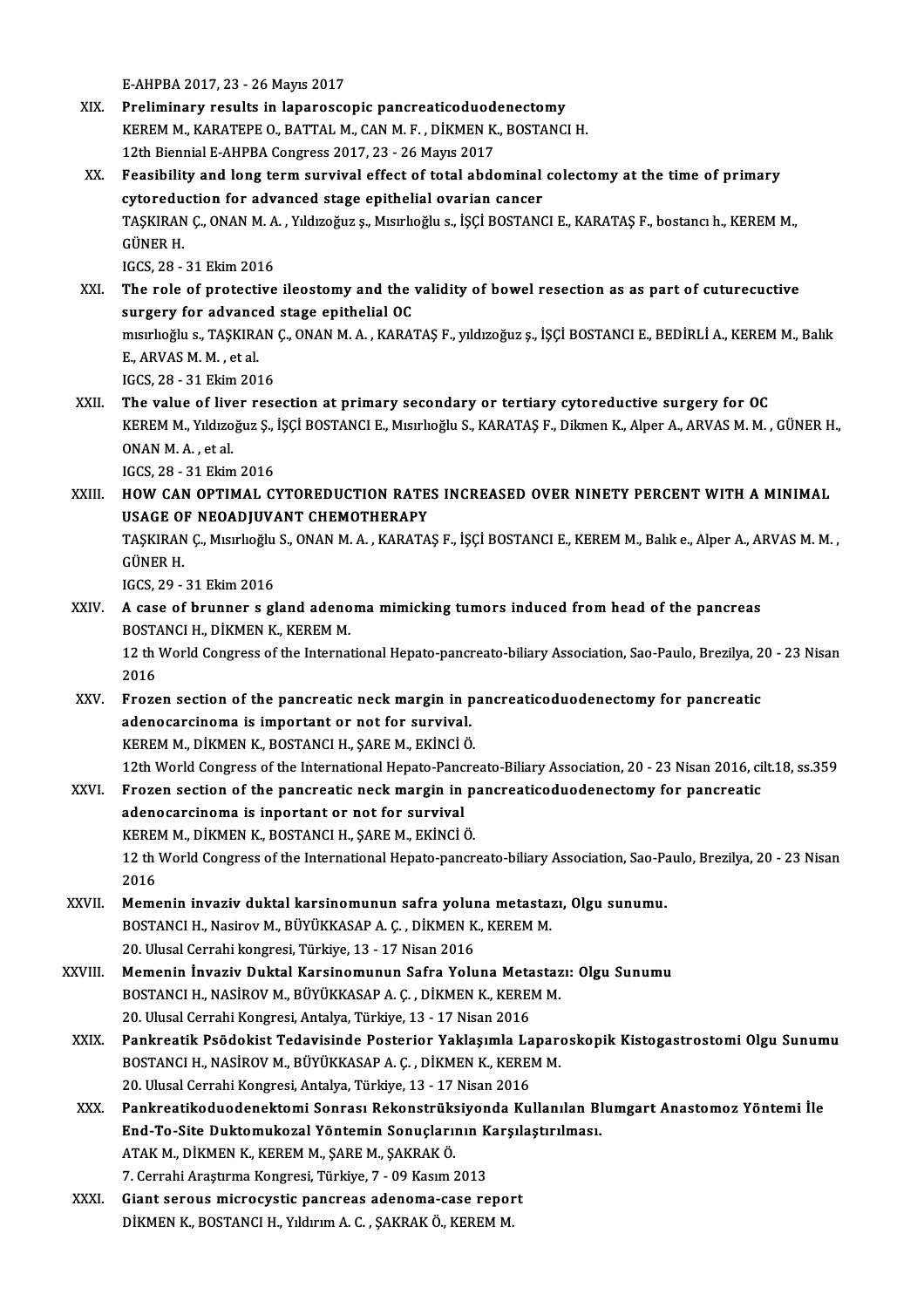ESS2012 ISTANBUL, İstanbul,Türkiye,22 -24Kasım2012

- ESS 2012 ISTANBUL, İstanbul, Türkiye, 22 24 Kasım 2012<br>XXXII. RATLARDA MİZUTA'xxNIN CUFF TEKNİĞİ İLE ORTOTOPİK SOL AKCİĞER TRANSPLANTASYON MODELİ<br>CELİK A DEMİRÖZ S M SAYAN M KURUL İ C ÜNAL Y KEREM M YENER A ESS 2012 ISTANBUL, İstanbul, Türkiye, 22 - 24 Kasım 2012<br>RATLARDA MİZUTA'xxNIN CUFF TEKNİĞİ İLE ORTOTOPİK SOL AKCİĞE<br>ÇELİK A., DEMİRÖZ Ş.M. , SAYAN M., KURUL İ. C. , ÜNAL Y., KEREM M., YENER A.<br>6. CERRAHİ ARASTIRMA KONCRES RATLARDA MİZUTA'xxNIN CUFF TEKNİĞİ İLE ORTOTOPİI<br>ÇELİK A., DEMİRÖZ Ş. M. , SAYAN M., KURUL İ. C. , ÜNAL Y., KERE<br>6. CERRAHİ ARAŞTIRMA KONGRESİ, Türkiye, 8 - 10 Aralık 2011<br>Ciant seneve misresyytis pansuses adeneme; a sess CELIK A., DEMIRÖZ Ş. M. , SAYAN M., KURUL İ. C. , ÜNAL Y., KEREM M., YENER A.<br>6. CERRAHI ARAŞTIRMA KONGRESI, Türkiye, 8 - 10 Aralık 2011<br>XXXIII. Giant serous microcystic pancreas adenoma: a case report.<br>DİKMEN K., BOST 6. CERRAHİ ARAŞTIRMA KONGRESİ, Türkiye, 8 - 10 Aralık 2011
- 16th Annual Meeting of the European Society of Surgery., 22 24 Kasım 2012
- XXXIV. Pankreatikoduodenektomi sonrası rekonstrüksiyonda Blumgart dukto-mukozal (through and 16th Annual Meeting of the European Society of Surgery., 22 - 24 Kasım 2012<br>Pankreatikoduodenektomi sonrası rekonstrüksiyonda Blumgart dukto-mu<br>through) pankreatikojejunostomi anastomoz tekniği: Erken sonuçlarımız.<br>KEREM M Pankreatikoduodenektomi sonrası reko<br>through) pankreatikojejunostomi anas<br>KEREM M., ATAK M., DİKMEN K., ŞAKRAK Ö.<br>19 Ulugel Cerrebi Kongresi Türkiye 22., 27 through) pankreatikojejunostomi anastomoz tekni<br>KEREM M., ATAK M., DİKMEN K., ŞAKRAK Ö.<br>18. Ulusal Cerrahi Kongresi, Türkiye, 23 - 27 Mayıs 2012<br>Pankress, Adanakarsinemlarında Cerrahi Tedavi Se KEREM M., ATAK M., DİKMEN K., ŞAKRAK Ö.<br>18. Ulusal Cerrahi Kongresi, Türkiye, 23 - 27 Mayıs 2012<br>XXXV. Pankreas Adenokarsinomlarında Cerrahi Tedavi Sonuçlarımız
- KEREM M., ŞARE M., Atak M., DİKMEN K., BOSTANCI H., ŞAKRAKÖ. 18. Ulusal Cerrahi Kongresi, İzmir, Türkiye, 23 - 27 Mayıs 2012
- XXXVI. SARE M., Atak M., DİKMEN K., BOSTANCI H., ŞAKRAK Ö.<br>18. Ulusal Cerrahi Kongresi, İzmir, Türkiye, 23 27 Mayıs 2012<br>XXXVI. Sağ hepatektomi sonrası gelişen portal ven trombozunun nadir bir sebebi: Antitrombin III eks 18. Ulusal Cerrahi Kongresi, İzmir, Türkiye, 23 - 27 Mayıs 2012<br>Sağ hepatektomi sonrası gelişen portal ven trombozunun nadir<br>KEREM M., ATAK M., DİKMEN K., Karabacak H., KARAKAN T., ŞAKRAK Ö.<br>18. Ulusal Carrabi Kongresi Tür Sağ hepatektomi sonrası gelişen portal ven trombo<br>KEREM M., ATAK M., DİKMEN K., Karabacak H., KARAKAN<br>18. Ulusal Cerrahi Kongresi, Türkiye, 23 - 27 Mayıs 2012<br>Seğ höhnek inveryenye olan day haneteselüler kara 18. Ulusal Cerrahi Kongresi, Türkiye, 23 - 27 Mayıs 2012
- KEREM M., ATAK M., DİKMEN K., Karabacak H., KARAKAN T., ŞAKRAK Ö.<br>18. Ulusal Cerrahi Kongresi, Türkiye, 23 27 Mayıs 2012<br>XXXVII. Sağ böbrek invazyonu olan dev hepatoselüler karsinomun transarteryal radyoembolizasyona Sağ böbrek invazyonu olan dev hepatoselüler kar<br>dramatik cevabı.<br>KEREM M., ILGIT E. T. , ATAK M., DİKMEN K., ŞAKRAK Ö.<br>18 Hlucel Cerreki Kongresi Türkiye 22, 27 Mayıs 2015
	- dramatik cevabı.<br>KEREM M., ILGIT E. T. , ATAK M., DİKMEN K., ŞAKRAK Ö.<br>18. Ulusal Cerrahi Kongresi, Türkiye, 23 27 Mayıs 2012<br>Padvefrakans Yardımlı Karasiğer Pereksiyenlerı
- KEREM M., ILGIT E. T. , ATAK M., DİKMEN K., ŞAKRAK Ö.<br>18. Ulusal Cerrahi Kongresi, Türkiye, 23 27 Mayıs 201.<br>XXXVIII. Radyofrekans Yardımlı Karaciğer Rezeksiyonları 18. Ulusal Cerrahi Kongresi, Türkiye, 23 - 27 Mayıs 2012<br>**Radyofrekans Yardımlı Karaciğer Rezeksiyonları**<br>KEREM M., DİKMEN K., BOSTANCI H., ŞAKRAK Ö., Atak M., ŞARE M.<br>18. Ulusal Cerrabi Kongresi, İzmir, Türkiye, 22., 27 M Radyofrekans Yardımlı Karaciğer Rezeksiyonları<br>KEREM M., DİKMEN K., BOSTANCI H., ŞAKRAK Ö., Atak M., ŞARE<br>18. Ulusal Cerrahi Kongresi, İzmir, Türkiye, 23 - 27 Mayıs 2012<br>Padiofraquengy assisted liver resection KEREM M., DİKMEN K., BOSTANCI H., ŞAKRAK<br>18. Ulusal Cerrahi Kongresi, İzmir, Türkiye, 23<br>XXXIX. Radiofrequency assisted liver resection
	- 18. Ulusal Cerrahi Kongresi, İzmir, Türkiye, 23 27 Mayıs 2012<br>Radiofrequency assisted liver resection AHPBA 2012, Miami, Amerika Birleşik Devletleri, 7 - 11 Mart 2012<br>Radiorfequency-assisted liver resection. KEREM M., ŞAKRAK Ö., DİKMEN K., BOSTANCI H.<br>AHPBA 2012, Miami, Amerika Birleşik Devletleri,<br>XL. Radiorfequency-assisted liver resection.
		- KEREM M., ŞAKRAKÖ., DİKMEN K., BOSTANCI H. Radiorfequency-assisted liver resection.<br>KEREM M., ŞAKRAK Ö., DİKMEN K., BOSTANCI H.<br>12th Americans Hepato-Pancreato-Biliary Association Congress., 7 - 11 Mart 2012, cilt.14, ss.39<br>Effects of Spinuline SP Misroelsee Eutres KEREM M., ŞAKRAK Ö., DİKMEN K., BOSTANCI H.<br>12th Americans Hepato-Pancreato-Biliary Association Congress., 7 - 11 Mai<br>XLI. Effects of Spirulina SP Microalgae Extract on Experimental Colitis<br>COSKUN 7 K. KEREM M. CÜRRÜZ N. Ö
		- 12th Americans Hepato-Pancreato-Biliary Association Congress., 7 11 Mart 2012, cilt.14, ss.39<br>Effects of Spirulina SP Microalgae Extract on Experimental Colitis<br>COŞKUN Z. K. , KEREM M., GÜRBÜZ N., ÖMEROĞLU S., PAŞAOĞLU Ö Effects of Spirulina SP Microalgae E<br>COŞKUN Z. K. , KEREM M., GÜRBÜZ N., ÖN<br>PAŞAOĞLU H., SALMAN B., TURGUT H. B.<br>22 nd Euroneen Sesiety for Clinisel Nutri COȘKUN Z. K. , KEREM M., GÜRBÜZ N., ÖMEROĞLU S., PAŞAOĞLU Ö. T. , YILMAZ-DEMİRTAŞ C., LORTLAR ÜNLÜ N.,<br>PAŞAOĞLU H., SALMAN B., TURGUT H. B.<br>32 nd European Society for Clinical Nutrition and Metabolism (ESPEN) International PAŞAOĞLU H., SALMAN B., TURGUT H. B.<br>32 nd European Society for Clinical Nutrition and Metabolism (ESPEN) International Congress, Nice, Fransa, 5 - 08 Eylül 2010, cilt 5, ss 127-128
	- XLII. The investigation biochemical and histopathological effects of spirulina by Tnbs induced<br>experimental colitis rats The investigation biochemical and histopathological effects of spirulina by Tnbs induced<br>experimental colitis rats<br>COŞKUN Z. K. , KEREM M., GURBUZ N., ÖMEROĞLU S., PAŞAOĞLU H., YILMAZ-DEMİRTAŞ C., LORTLAR ÜNLÜ N.,<br>SALMAN B
	- experimental colitis rats<br>COŞKUN Z. K. , KEREM M., GURBUZ N., ÖMEI<br>SALMAN B., PAŞAOĞLU Ö. T. , TURGUT H. B.<br>22 nd Clinicel Nutrition and Metabolism / N COȘKUN Z. K. , KEREM M., GURBUZ N., ÖMEROĞLU S., PAŞAOĞLU H., YILM.<br>SALMAN B., PAŞAOĞLU Ö. T. , TURGUT H. B.<br>32 nd Clinical Nutrition and Metabolism / Nice, France, 5 - 08 Eylül 2010<br>Effects of antaral nutrition annichad w SALMAN B., PAŞAOĞLU Ö. T. , TURGUT H. B.<br>32 nd Clinical Nutrition and Metabolism / Nice, France, 5 - 08 Eylül 2010<br>XLIII. Effects of enteral nutrition enriched with eicosapentaenoic acid (EPA) in gastric cancer patients<br>we
	- 32 nd Clinical Nutrition and Metabolism / Nice, France, 5 08 Eylül 2010<br>Effects of enteral nutrition enriched with eicosapentaenoic acid<br>undergoing gastrectomy. Effects of enteral nutrition enriched with<br>undergoing gastrectomy.<br>BEDİRLİ A., KEREM M., ŞAKRAKÖ., DİKMEN K.<br>21st ESBEN Congress 29, 01 Ağustes 2009. BEDİRLİ A., KEREM M., ŞAKRAK Ö., DİKMEN K.<br>31st ESPEN Congress, 29 - 01 Ağustos 2009
	- XLIV. Serumadvanced oxidative protein product in gastric cancer cachexia. KEREMM.,BEDİRLİA.,PAŞAOĞLUH.,PAŞAOĞLUÖ.T. ,DİKMENK. 31 st ESPEN Congress, 29 - 01 Ağustos 2009
	- XLV. Gastrointestinal stromal tumors: Four year experience of a center. 31 st ESPEN Congress, 29 - 01 Ağustos 2009<br>Gastrointestinal stromal tumors: Four year experience of a center.<br>DİKMEN K., IŞIK GÖNÜL İ., ANADOL A. Z. , AKIN M., KURUKAHVECİOĞLU O., KEREM M., TEZEL E., DURSUN A.<br>19th Interna 18th International Postgraduate Course Of The International Association Of Surgeons, Gastroenterologists and<br>Oncologists, 8 - 11 Ekim 2008 DİKMEN K., IŞIK GÖNÜL İ., AN<br>18th International Postgradu:<br>Oncologists, 8 - 11 Ekim 2008